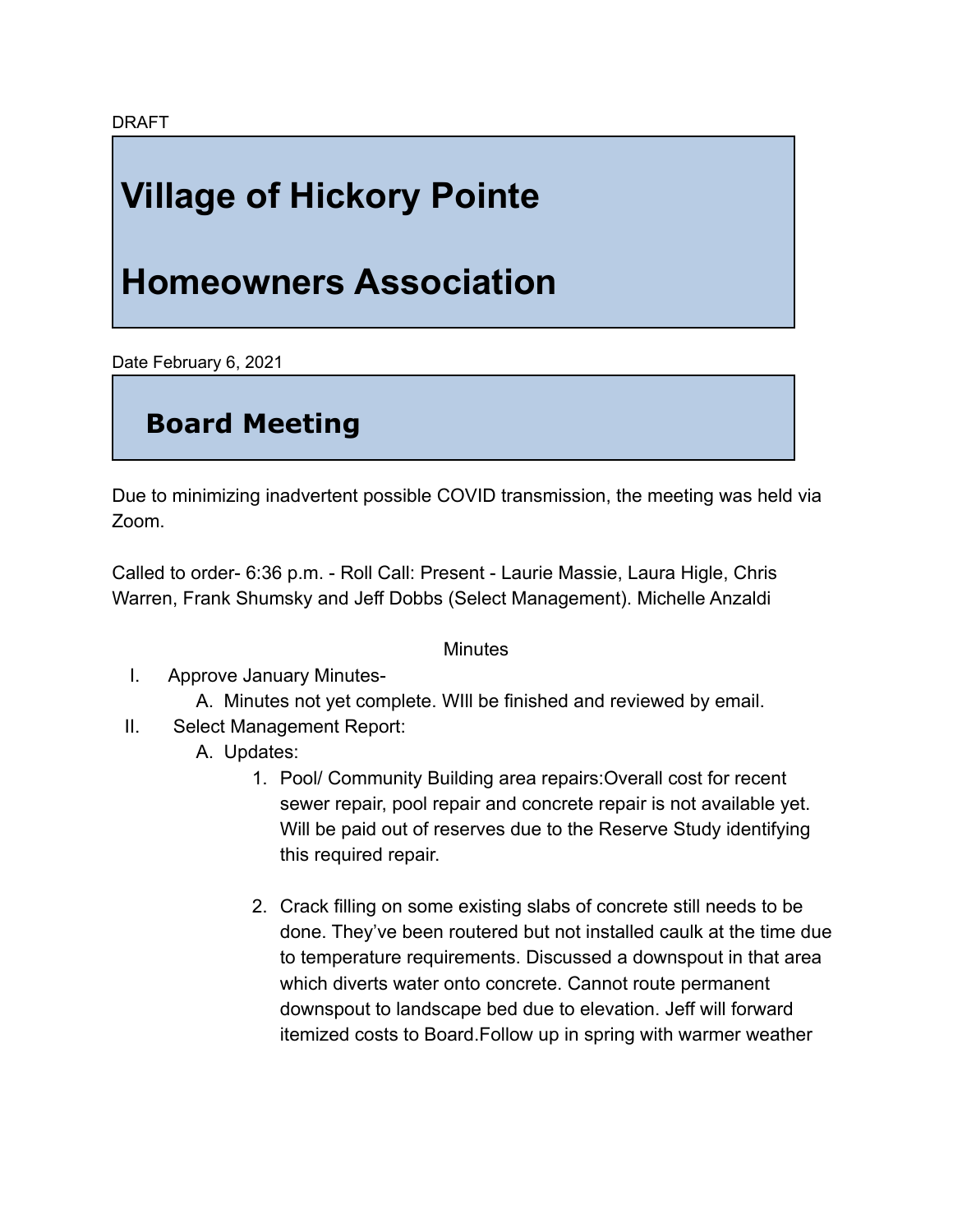- 3. Jeff purchased a temporary downspout but installation is not possible. Recommended that we re-route whole downspout in spring.
- 4. Year end letter / draft with instructions to pay online and collections policy. Discussed and agreed to review the letter Jeff will send later. a) Letter was sent.
- 5. Summary of 2021 Pool Costs
	- a) Sewer Line repair, including cleanout, repair, and concrete restoration - \$6,238
	- b) Pool Repairs, including marcite patch and joint repair \$3,236
	- c) Annual Closing \$1,941
	- d) Marcite patch and costs associated with closing were billed in 2022 due to COVID-19 related delays.
- III. Previous Discussions:
	- A. Snow maintenance
		- 1. Signs were ordered and arrived. Not installed yet due to hard freeze since prior meeting
			- a) Do not have posts at this point.
			- b) We have 5 signs.
			- c) Jeff will send samples of posts that we could use. For review at the next meeting.
- IV. Pool Carried Forward for March
	- A. Technology upgrade consideration:
		- 1. Board discussed the possibility of updating security camera system to help monitor the pool during and after hours. Needs to be done for 2022.
		- 2. We should also consider the "electronic card" issue again. It's been an ongoing issue and we remain locked out of our security system.
		- 3. By email Laurie asked for more quotes and Laura asked about who will be expected to keep up on card activations. It will also be important to have a rep attend our meeting to talk through the design and quote.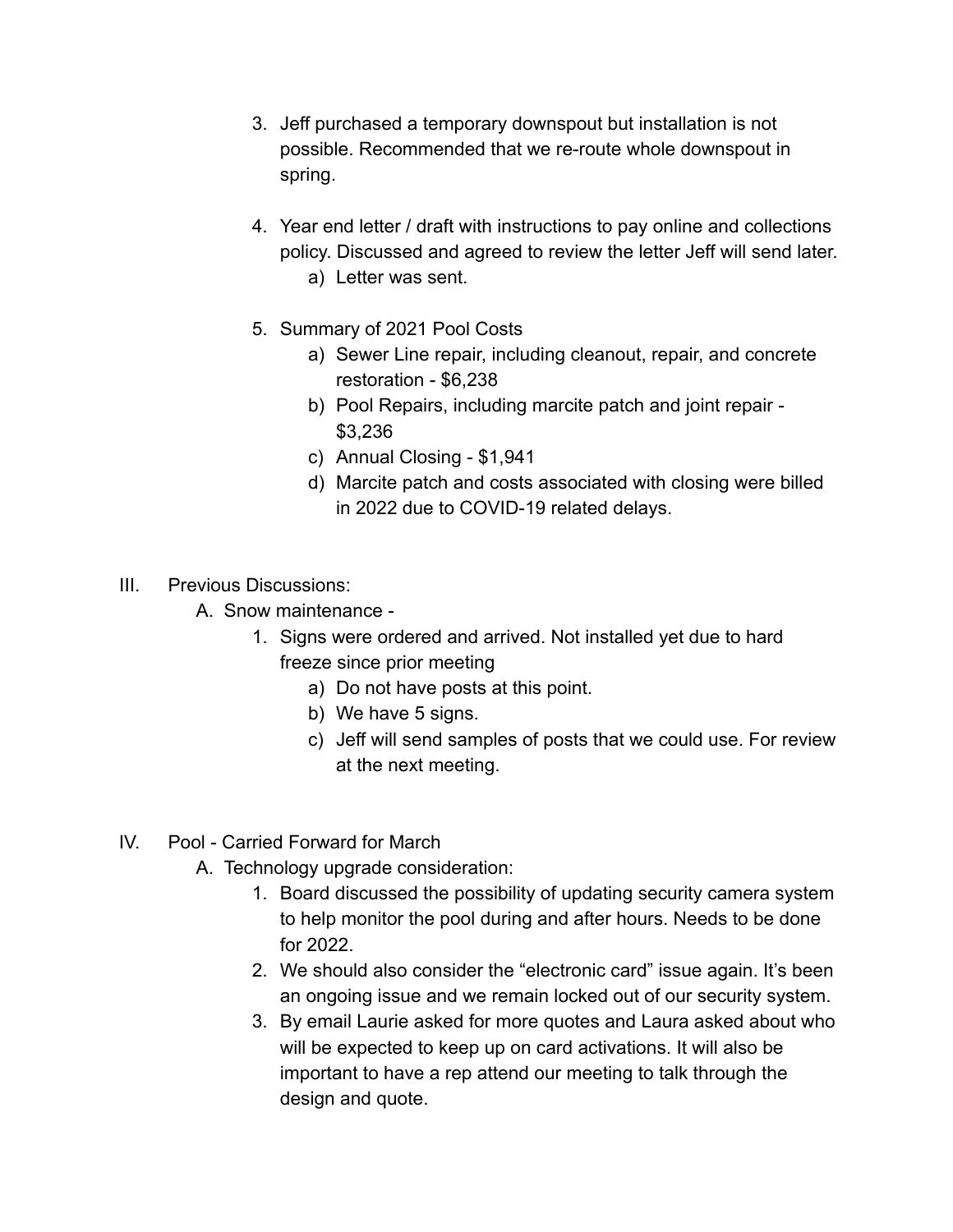- 4. Select had emailed a quote from Guardian. Select identified we need new cards and a new reader but is not sure that we need other new equipment. Select also has questions about monthly monitoring. Select will also find another company to obtain a quote from. New technology includes the possibility of phones, key fobs, etc. Select will learn more about this. Jeff will report back.
- 5. Discussion about current system, limitations, and challenges with updating system
- 6. Honeywell is current software of system
- 7. Amir is still working on this. Jeff will send instructions that he has to Amir to see if Amir can access the system.
- 8. A decision was not made tonight, but will carry forward to March.
- V. Architectural Committee:
	- A. Complaints and / or requests from Homeowners:
		- 1. Response to the fort from January will include email to the builder of the fort followed by a letter to the property owner from Select.
		- 2. Homeowner reached out to Board regarding outstanding complaints
			- a) Review of available communication indicate Board had failed to respond previously
			- b) Board will ask Select to send a letter with response.
		- 3. Complaint of fence in neighborhood.
			- a) Board was not aware of the fence and will review the fence and revisit in March.
	- B. Requests for Approval
		- 1. Homeowner submitted a request for a structure and associated landscaping. Inadequate information in the proposal prevented Board from being able to evaluate the proposal and thus had to deny the request.
		- 2. Select will send a letter to the property owner after the Board reaches back to the builder.
- VI. Finance-
	- A. Review of January financial report is acceptable.
	- B. December and End of Year financial statements received after Jan meeting
		- 1. Will receive some invoices from Aquatic Engineering that were sent in January, so this will be addressed in 2022 budget.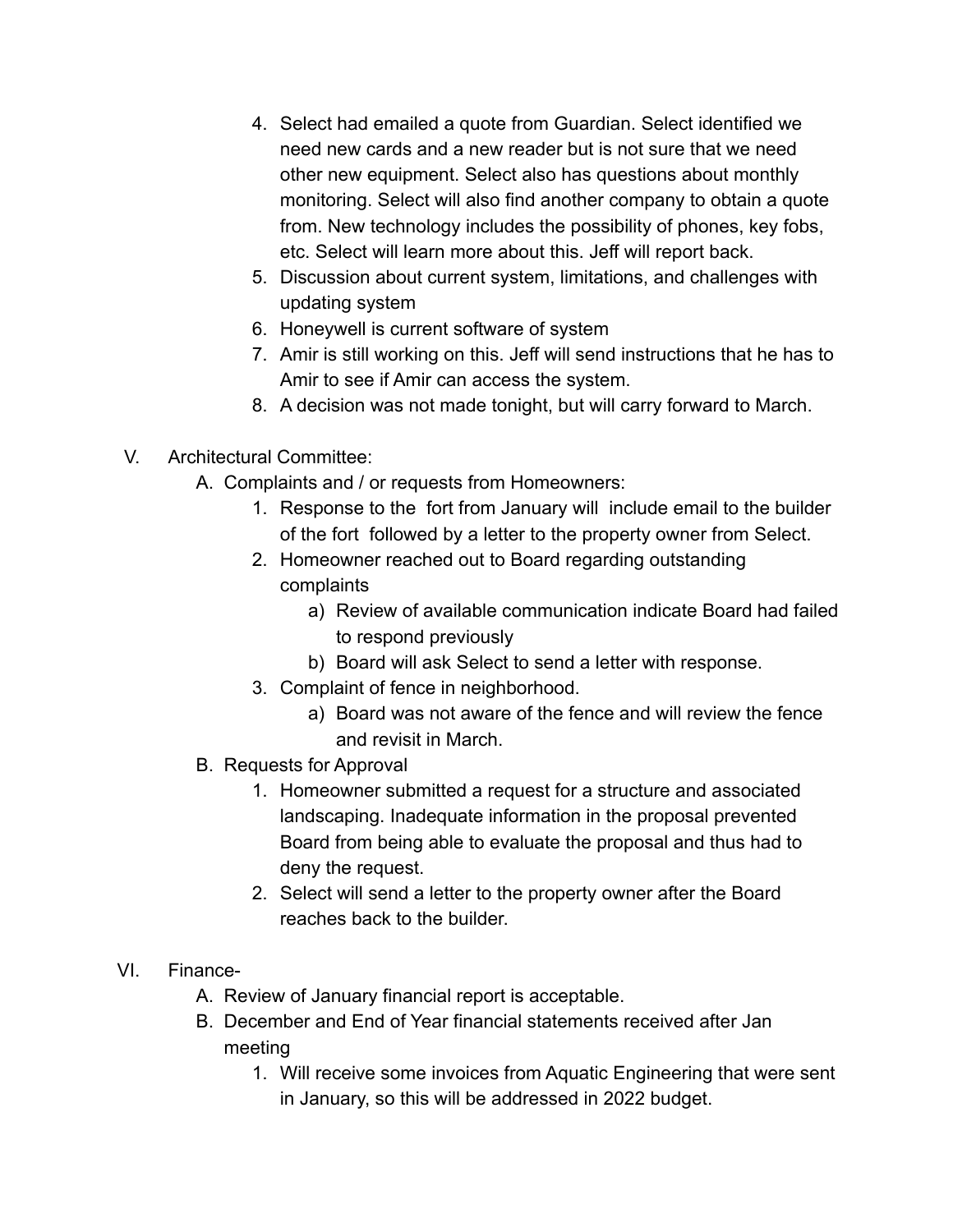- a) Marcite Patch
- b) Pool Winterization
- c) Building Winterization
- 2. Annual expenses were 67 dollars above budget: \$118,876 budgeted, \$118,943 spent
- C. Status: Annual expenses for 2021 were 67 dollars above budget: \$118,876 budgeted, \$118,943 spent
- D. Collections status: 9 individuals are on the attorney collection report for a total of \$29,000. However three of those remain on the attorney's report and have been there since the Builder ran the Association. Two of the three we do not even know where the individuals are. These will continue to be reviewed until the statute of limitations is reached.
- E. Active collections We have 5 lots currently in collections with the attorney. (One less than in September 2021.)
- F. We have 5 lots currently less than 2 years in arrears. These are homeowners that have not paid for 2021 Association dues.
- G. We have 4 lots currently less than 1 year in arrears.
- H. Update on Legal and Collections no updates available. (see below on foreclosures)
- I. Foreclosures: Note identifying information removed
	- 1. Association attorney asked for decisions as to whether two different properties should be moved toward foreclosure. This is a serious matter and there was much discussion.
	- 2. At foreclosure, the court contacts the homeowner. At that point, the homeowner has the opportunity to arrange a payment plan.
	- 3. Homeowner owes current total \$1,830
		- a) No payment has been received or response to correspondence from Board or Attorney
		- b) Prior history of collections
		- c) Lien placed on unit in October 2018, was paid
		- d) Board approved to move toward foreclosure
	- 4. A separate home owner has balance of \$2,408 balance
		- a) No payment has been received or response to correspondence from Board or Attorney
		- b) This house has been in collections twice prior
		- c) Board approved to move toward foreclosure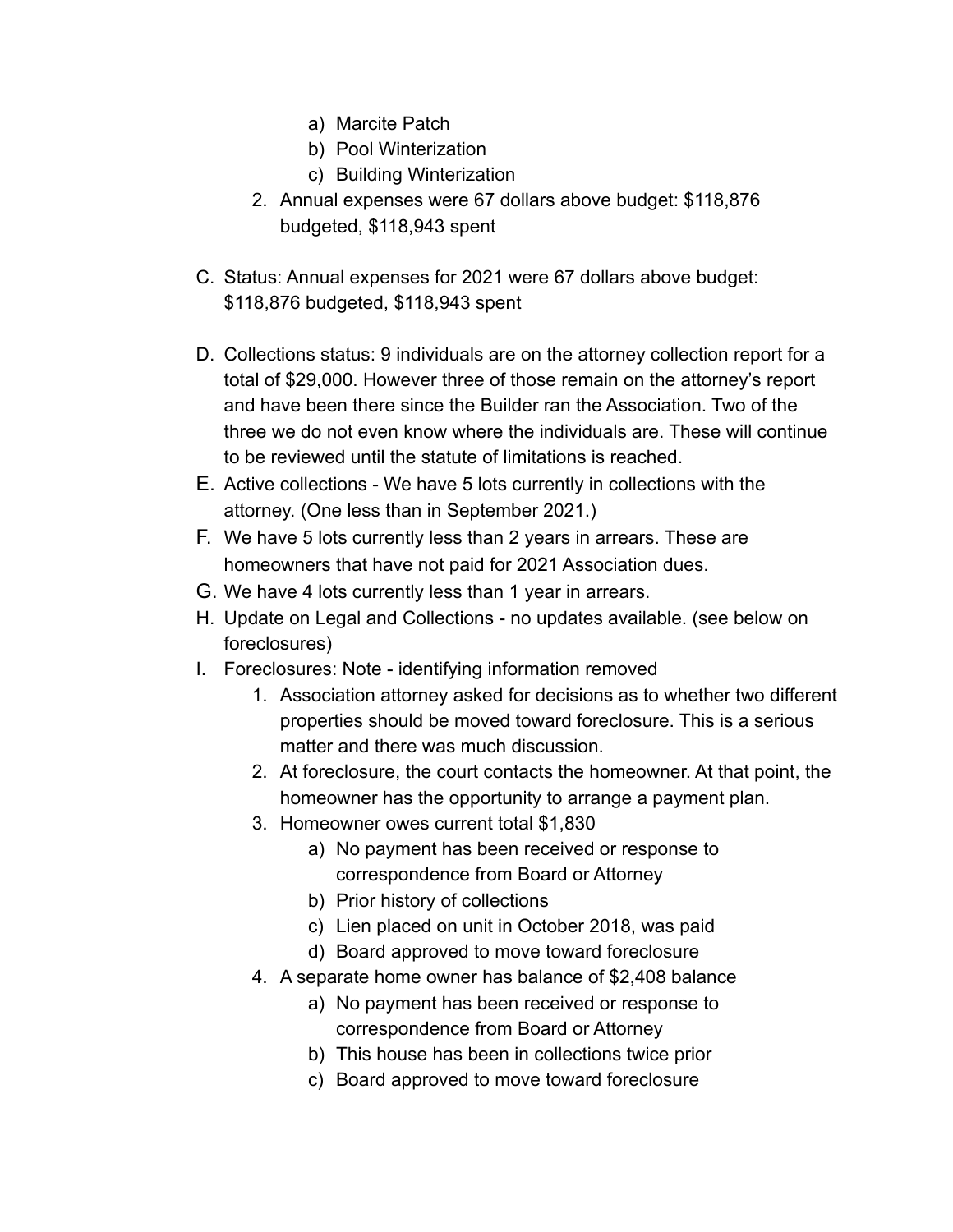- II. Bylaws
	- A. Michelle Anzaldi attended the meeting again to discuss status. Michelle will put out a summary of outstanding issues (if they exist).
	- B. All Board members should read the final draft and be sure we support and agree with this version.
	- C. Then final changes will be sent to Greg.
	- D. Decide on time frames for next steps.
	- E. MIchelle will re-send bylaws to Board for review.
		- 1. Michelle will send this to the attorney after Feb mtg.
	- F. Next steps
		- 1. Michelle summarized the changes based on feedback, including a) Board will provide editorial review
		- 2. After we get final document then we can schedule meeting and vote.
- III. New Member Orientation continued.
	- A. Things to do and things to avoid- will discuss in January.
	- B. Board priorities for upcoming year- discuss in January.
	- C. Board Officer Insurance
	- D. Board duties and protections
- IV. Annual Meeting- Carry Forward to March
	- A. Agenda items
		- 1. Budget-
		- 2. Bylaws -
		- 3. Election for two Director positions Laurie and Laura
	- B. Start reviewing for dates
- V. New Business-
	- A. Audit will review at the next meeting.
	- B. Deck approval process will review next meeting.
	- C. Homeowner requested return of dues since 2018 due to lack of pool access
		- a. Board has no record of issues with pool access for this owner, and will confirm with Select.
		- b. Owner should have access to the pool as they are in good standing.
		- c. Select will send a letter. The request for refund is denied and a note will be added about the expected new pool pass access card will be included.

VI. Follow Up in Spring: